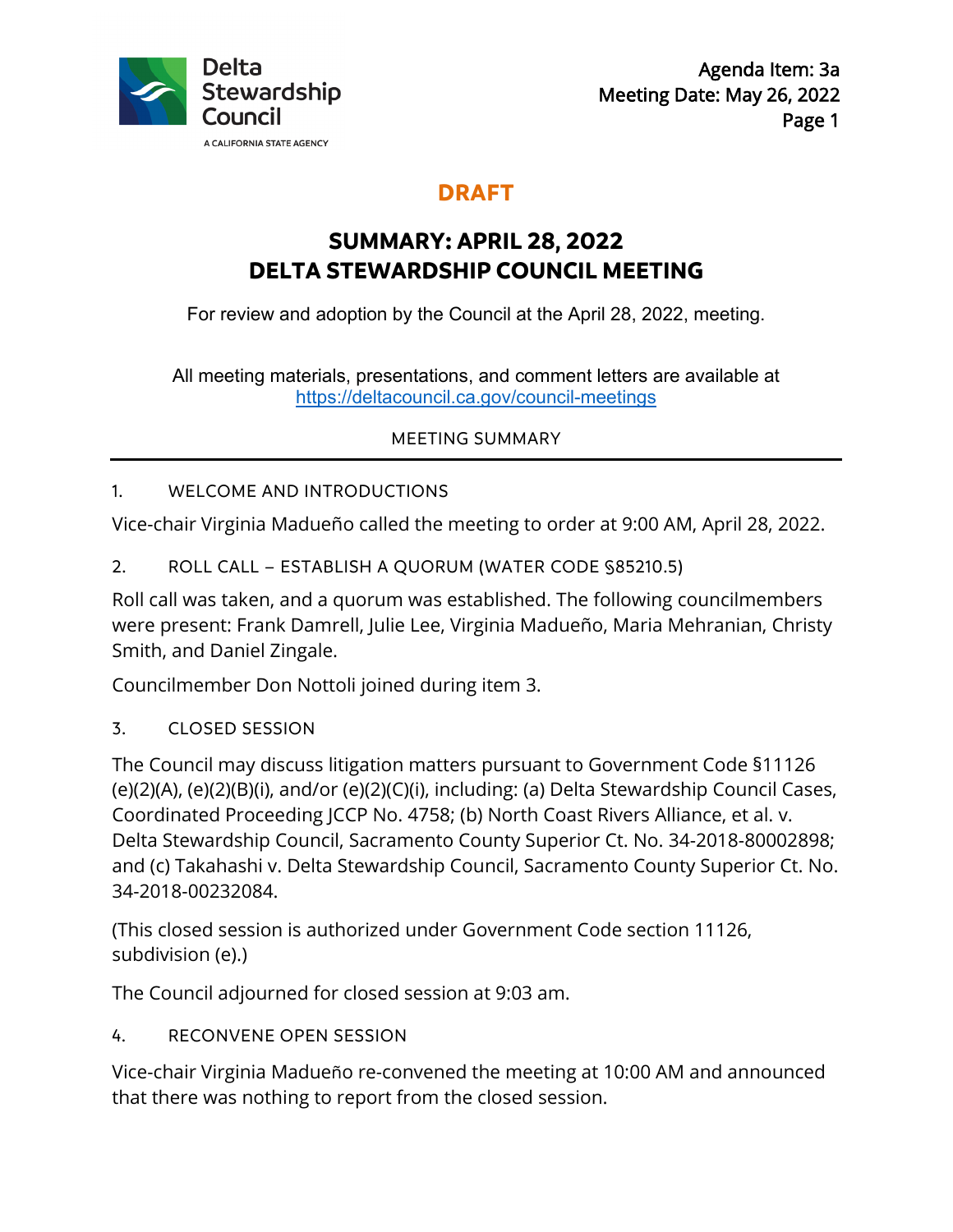#### 5. ROLL CALL- ESTABLISH A QUORUM (WATER CODE §85210.5)

Roll call was taken, and a quorum was re-established. The following councilmembers were present: Frank Damrell, Julie Lee, Virginia Madueño, Maria Mehranian, Don Nottoli, Christy Smith, and Daniel Zingale.

#### 6. CONSENT CALENDAR

Motion: (approve the consent calendar) Offered by Mehranian, second by Smith.

Vote: 7/0 - The motion was adopted (Damrell: Aye, Lee: Aye, Madueño: Aye, Mehranian: Aye, Nottoli: Aye, Smith: Aye, Zingale: Aye).

The motion and vote are viewable on the linked agenda at <https://bit.ly/3LogGMc> minute 6:14

#### 7. PUBLIC COMMENT (INFORMATION ITEM)

No public comment.

8. CONSIDERATION AND POSSIBLE ADOPTION OF WRITTEN FINDINGS REGARDING APPEALS OF THE REVISED CERTIFICATION OF CONSISTENCY NUMBER C202110 FOR THE LOOKOUT SLOUGH TIDAL HABITAT RESTORATION AND FLOOD IMPROVEMENT PROJECT (ACTION ITEM)

Pursuant to Water Code Sections 85255.20 and 85225.25, the Council considered proposed written findings presented in the Proposed Determination prepared by staff, and considered approval of Resolution 2022-03 adopting written findings, regarding appeals of the revised certification of consistency with the Delta Plan (Certification Number C202110) for the Lookout Slough Tidal Habitat Restoration and Flood Improvement Project, submitted by the Department of Water Resources to the Council on December 30, 2021, to address the Council's findings in its Determination dated July 16, 2021, for Certification Number C20215.

A link to the notice of public meeting for consideration of findings on appeal and release of the draft staff findings for comment can be found here: [https://bit.ly/3wz97gp.](https://bit.ly/3wz97gp)

The Draft Determination prepared by staff can be found here: https://bit.ly/3wnAriX

All other related materials, including those submitted by the parties, can be found here: [https://bit.ly/3Nk9pi6.](https://bit.ly/3Nk9pi6)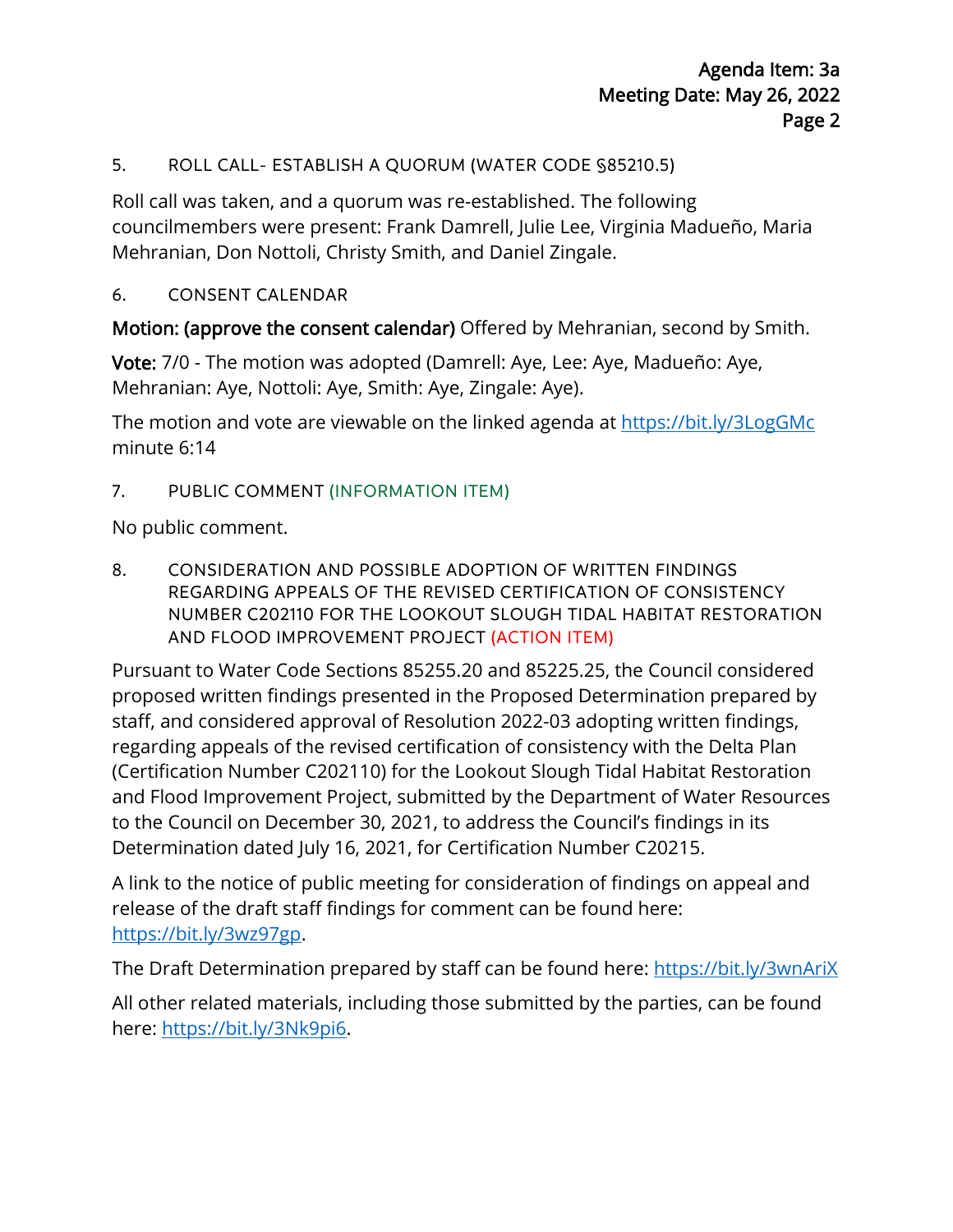Vice-chair Madueño and Councilmembers Frank Damrell, Julie Lee, Maria Mehranian, Don Nottoli, Christy Smith, and Daniel Zingale were present. Vice-chair Madueño served as the presiding officer and gave an overview of the process.

### The order of the presentations went as follows:

- i. Presentation by the Delta Stewardship Council
- ii. Presentation by Solano County Water Agency (did not appear)
- iii. Presentation Liberty Island Access (LIA)
- iv. Presentation Department of Water Resources (DWR)

Taylor Dahlke presented on behalf of Appellant LIA was given by Taylor Dahlke. Rachel Taylor, Charlotte Biggs, and Kris Tjernell presented on behalf of DWR.

#### Public comment:

Public comment was received from the following individuals: Bruce Herbold, Ted Sommer, John Brennan, Daniel Armstrong, Jennifer McKenzie reading a statement on behalf of Solano County Board of Supervisors Mitch Mashburn and John Vasquez, Jacob Katz, Steve Shaw,Andrew Goodman, David Miller

Councilmembers and staff asked questions of the parties and staff after the public comment period. Councilmembers discussed the issues brought up during the parties' presentations.

Motion (approve Resolution 2022-03 Delta Stewardship Council Findings on Appeal of the Revised Certification of Consistency C202110 for the Lookout Slough Tidal Habitat Restoration and Flood Improvement Project): Offered by Zingale, second by Smith.

Vote: 7/0 - The motion was adopted (Damrell: Aye, Lee: Aye, Madueño: Aye, Mehranian: Aye, Nottoli: Aye, Smith: Aye, Zingale: Aye).

The motion and vote are viewable on the linked agenda at<https://bit.ly/3LogGMc> minute 02:19:16.

The Department may proceed with implementing the Lookout Slough Project. Vicechair Madueño thanked everyone who participated in the appeal process and announced that the ex parte communication restriction related to the Lookout Slough Project had been lifted.

The complete transcript of the proceedings, along with all supporting documents, can be found here: [https://bit.ly/3Nk9pi6.](https://bit.ly/3Nk9pi6)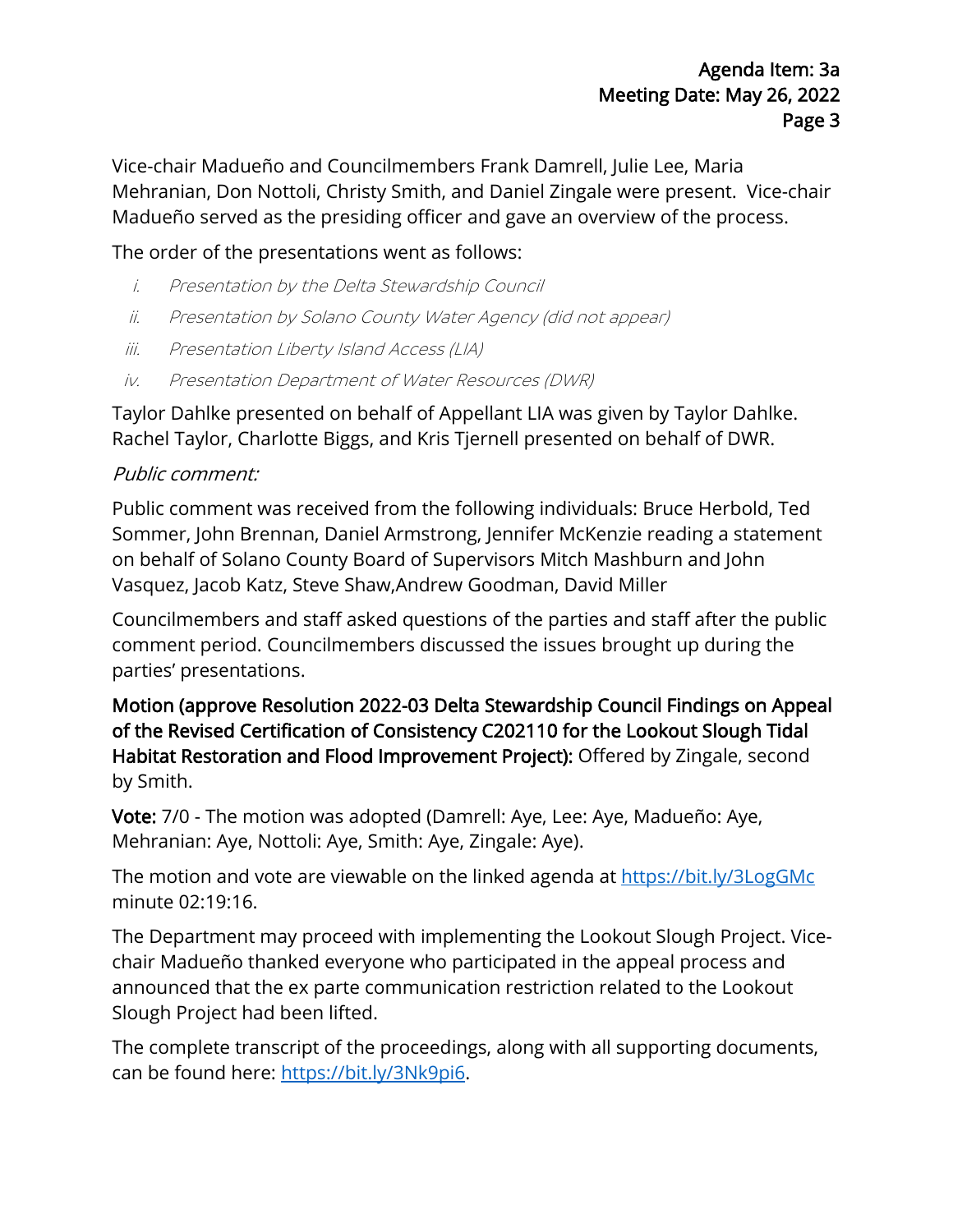#### 9. CHAIR'S REPORT (INFORMATION ITEM)

Special Assistant for Planning and Science, Amanda Bohl, summarized the March 28, 2022, Delta Plan Interagency Implementation Committee (DPIIC) meeting and gave an update on the DPIIC Restoration Subcommittee.

Vice-chair Madueño thanked Councilmember Nottoli for stepping in to chair the March DPIIC meeting and Bohl for her leadership with DPIIC. Councilmember Nottoli and Executive Officer Jessica Pearson also thanked Bohl for her essential efforts with DPIIC.

Vice-chair Madueño gave an overview of her experience with the Delta Protection Commission's Delta Leadership Program earlier this month. Madueño thanked Erik Vink for the invitation to serve as a judge and the opportunity to learn about the various Delta projects that are ongoing. Madueño also noted that she was able to attend the Water 101 Workshop hosted by the Water Education Foundation and the Delta Salinity Management workshop hosted by the Delta Science Program. She expressed gratitude for all that she learned from both opportunities.

The item is viewable on the linked agenda at<https://bit.ly/3LogGMc> minute 02:28:00.

### 10. EXECUTIVE OFFICER'S REPORT (INFORMATION ITEM)

Executive Officer Jessica Pearson gave an update on Reclamation District 756's certification of consistency for the Bouldin Island Levee Rehabilitation Project filed on March 24, 2022. The project's public review and appeal period closed on April 24, 2022, with no appeals filed. The project can now proceed to implementation.

Pearson reviewed three comment letters sent by Council staff last month. Two of the letters were to the DWR stating that the respective projects (notice of preparation for an EIR for the False River Drought Salinity Barrier Project and a Phase B Supplemental EIR for the McCormack-Williamson Tract Levee Modification and Habitat Restoration Project) appear to be covered actions, outlining the Delta Plan policies that apply, and encouraging DWR to meet with the Council in early consultation. The third letter was to the U.S. Bureau of Reclamation regarding the Notice of Intent to Prepare an Environmental Impact Statement on the 2021 Endangered Species Act Re-initiation of Section 7 Consultation on the Long-Term Operation of the Central Valley Project and State Water Project (or biological opinion). The objective of the EIS is to review and analyze alternatives, topics, and important issues related to the multi-year operations of the CVP and SWP. The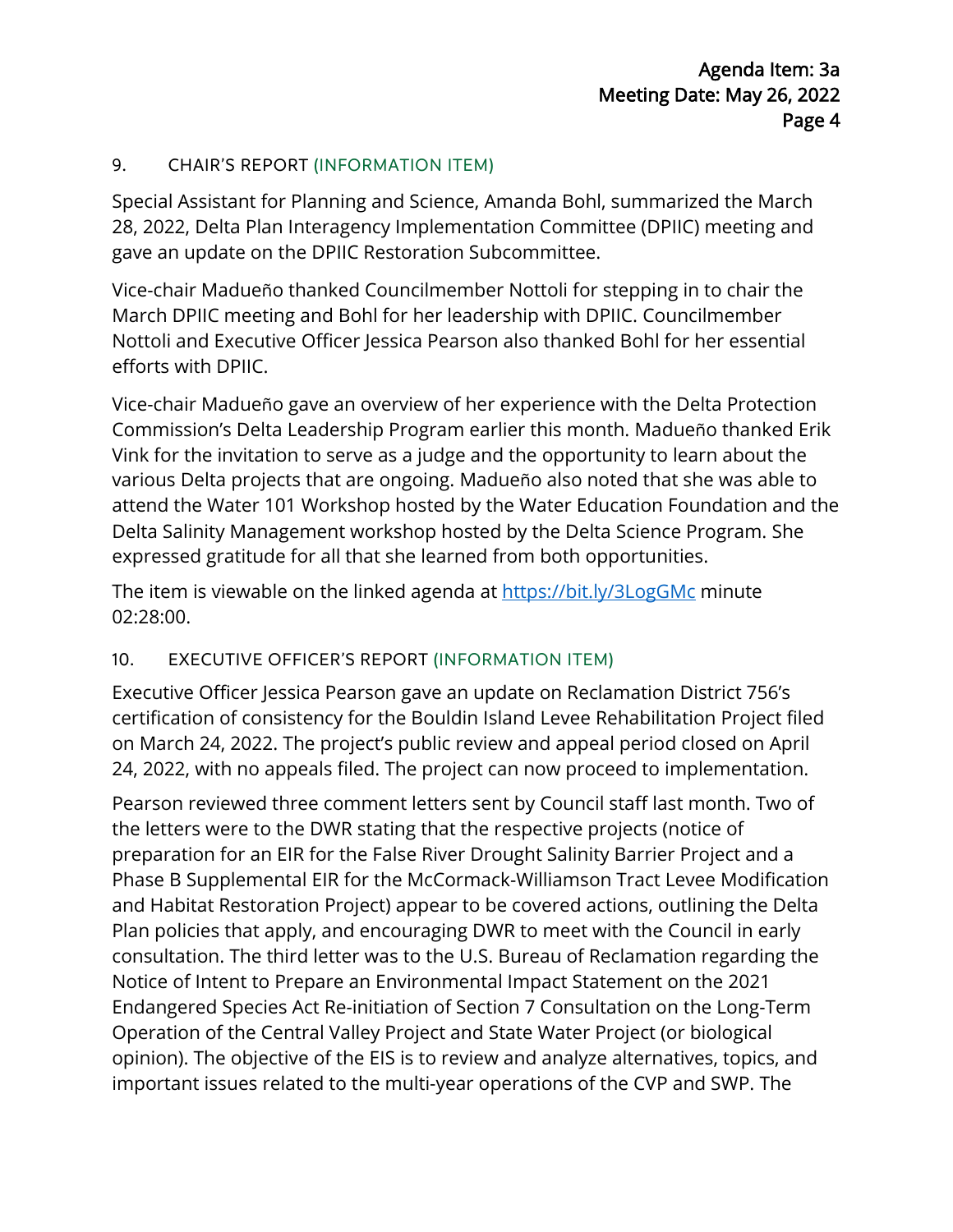letter emphasizes that Reclamation should support California's coequal goals for the Delta and DWR's compliance with the 2020 Incidental Take Permit. The letter also recommends Reclamation account for the effects of climate change on the operations and management of its facilities in the environmental analysis.

Pearson announced that Yolanda Jackson would be rejoining the Council as a Fiscal Liaison (Associate Governmental Program Analyst) in the Business Services.

The Outreach Highlights Report, Active Projects List, and Quarterly Contract Report were provided to the Council in writing.

6a. Legal Update (Information Item)

There was no legal update.

6b. Legislative Update (Information Item)

The legislative bill report was provided in writing. Pearson noted that SB 1218 is no longer expected to move forward in the legislative process, per the author's office.

The Executive Officer's Report is viewable on the linked agenda at <https://bit.ly/3LogGMc> minute 02:42:25.

### 11. LEAD SCIENTIST'S REPORT (INFORMATION ITEM)

Delta Lead Scientist Dr. Laurel Larsen concluded the spotlight on the 2018 class of Delta Science Fellows by highlighting a recent paper by Megan Sabal (UC Santa Cruz) et al. that sought to explore further how predation impacts Chinook salmon populations. The authors found that, compared to other factors, the presence of shade seemed to elicit the biggest antipredator response in Chinook salmon. This study advances Action 4 of the 2017-2021 Science Action Agenda (SAA): Improve understanding of interactions between stressors and managed species and their communities.

After considering and addressing comments from the public review period on the draft 2022-2026 SAA, Delta Science Program (DSP) staff released the final document on Earth Day (April 22, 2022) and will present it to the Council later in this meeting.

Dr. Larsen gave an overview of the previous Delta Lead Scientist Ask Me Anything presentation that focused on the DSP's recent assessment of the ISB. Archives of all sessions are available for viewing on the Council's Instagram page (@deltastewardshipcouncil).

The Delta Science Tracker is an online tool to organize and communicate information about science activities in the Delta. Products and outputs related to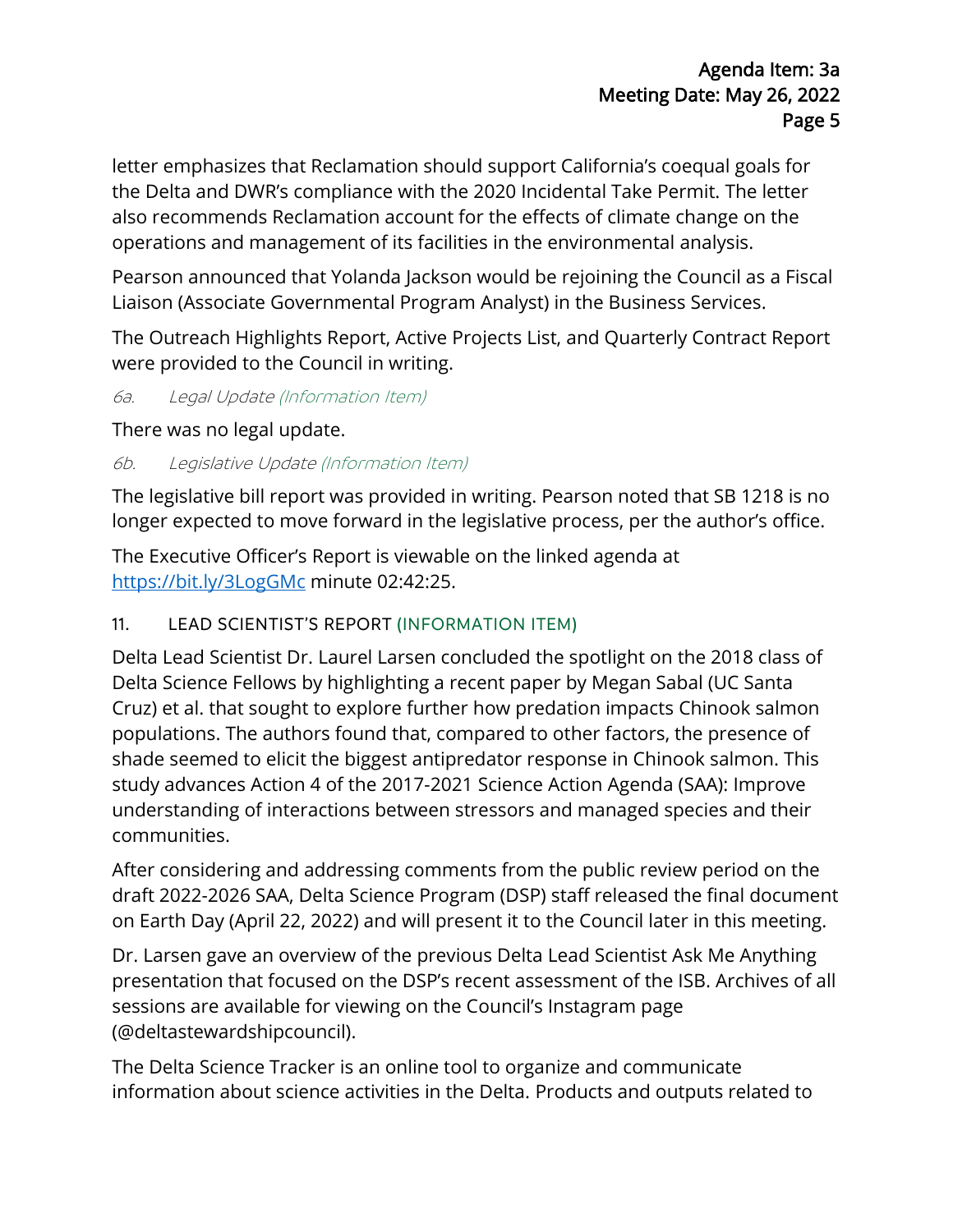each project, such as reports, publications, and links to project data, are also available on each activity page. The platform is currently in the final stage of development and testing. A full public launch is anticipated for late spring/early summer 2022.

The Delta Science Program is hosting a three-part brown bag webinar series on Delta governance. The series will foster discussion of the complex and multifaceted governance of the Sacramento-San Joaquin Delta. The final webinar will take place on May 5, 2022, focusing on adaptive governance. Attendance is free with registration

[\(https://us06web.zoom.us/webinar/register/WN\\_6v65ZvSPR6SqOPa6QjAlmA \)](https://us06web.zoom.us/webinar/register/WN_6v65ZvSPR6SqOPa6QjAlmA).

The Delta Science Program and California Sea Grant released a request for applications for the 2022 class of Delta Science Fellows at the end of January 2022. Notices of Intent (NOI) to apply were due on February 28, 2022. Applications from those who submitted an NOI were due April 20, 2022. Six to eight awards will be announced in June, and Fellows will begin work in August/September 2022.

The Delta Science Program is planning a Modeling Summit for late summer 2022. The summit aims to bring together members of the Delta science and modeling community to discuss the vision and identify the next steps toward the development of a modeling "collaboratory" for the Delta, a term used to describe a virtual center that facilitates the use, reproducibility, and transparency of models for planning and prediction of future conditions in the Delta. The expected outcomes of the summit include a refined plan to guide the development of the collaboratory and the identification of opportunities to create a proposal with which to pursue additional funding through competitive solicitations.

Dr. Larsen reviewed the By the Numbers report.

Councilmember Nottoli and Dr. Larsen discussed how large temperature fluctuations in rivers would need to be considered abnormal.

Vice-chair Madueño left during item 11. Councilmember Frank Damrell assumed the role of chair for the remainder of the meeting.

The agenda item is viewable on the linked agenda at<https://bit.ly/3LogGMc> minute 2:48:21.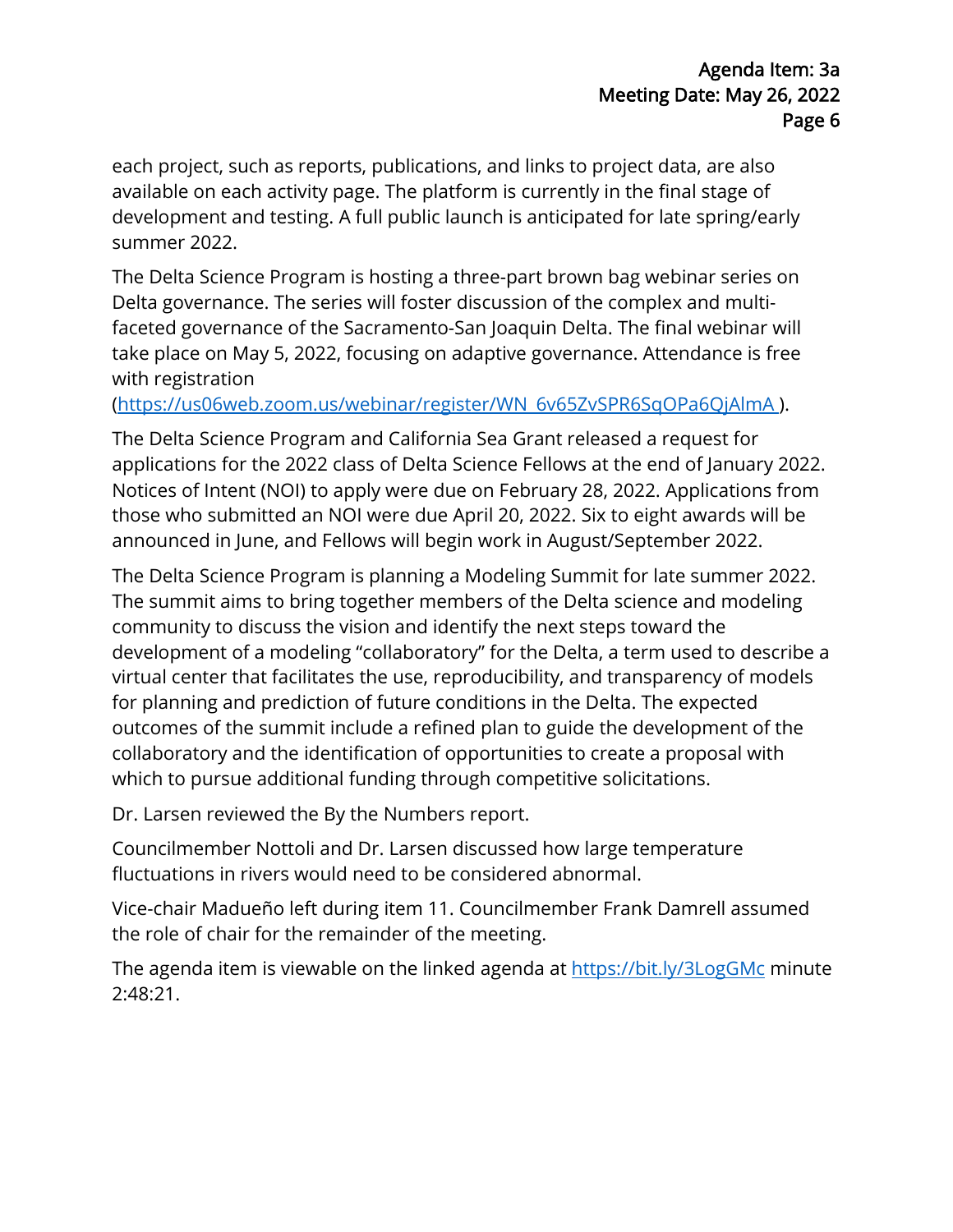#### 12. PRESENTATION FROM STAFF TO THE COUNCIL TO RECEIVE FOR CONSIDERATION, AND POTENTIALLY ACCEPT, THE 2022-2026 SCIENCE ACTION AGENDA (ACTION ITEM)

Environmental Program Manager Henry DeBey and Senior Environmental Scientist Rachael Klopfenstein presented the final 2022-2026 Science Action Agenda (SAA) to the Council. The Delta Science Program distributed the final SAA to the public on April 22, 2022. Updated every four to five years, the SAA prioritizes and aligns science actions to address management needs in the Delta. This iteration was developed by and for the Delta science community, beginning in 2020. The SAA: (1) serves as a roadmap for science investments; (2) identifies current, persistent, and emerging management challenges; and (3) promotes scientific collaboration [\(https://bit.ly/3MBHTwg\)](https://bit.ly/3MBHTwg).

DeBey and Klopfenstain presented an overview of the Top 25 Science Actions and Six Management Needs included in the final 2022-2026 SAA, and requested that the Council receive and consider acceptance of the 2022-2026 SAA.

Councilmember Nottoli and Klopfenstein discussed how science actions were selected within each of the management needs outlining their development.

Councilmember Mehranian left the meeting during item 12.

Motion: Offered by Smith, second by Lee – Approve the 2022-2026 Science Action Agenda

Vote: 5/0 - The motion was adopted (Damrell: Aye, Lee: Aye, Nottoli: Aye, Smith: Aye, Zingale: Aye).

The motion and vote are viewable on the linked agenda at<https://bit.ly/3LogGMc> minute 3:29:55.

#### 13. DELTA INDEPENDENT SCIENCE BOARD UPDATE

Dr. Stephen Brandt, Dr. Virginia Dale, Dr. Joe Fernando, and Dr. Tanya Heikkila of the Delta Independent Science Board (Delta ISB) presented the Delta ISB's findings and recommendations from the most recent Delta ISB review of the monitoring enterprise, which covers the suite of scientific monitoring programs in the Delta. The Comprehensive Review of the Delta Monitoring Enterprise is available at [https://bit.ly/3Mwkvk8.](https://bit.ly/3Mwkvk8)

Councilmember Nottoli and Bohl discussed focusing the next DPIIC meeting on monitoring in collaboration with the DSP and the Delta ISB.